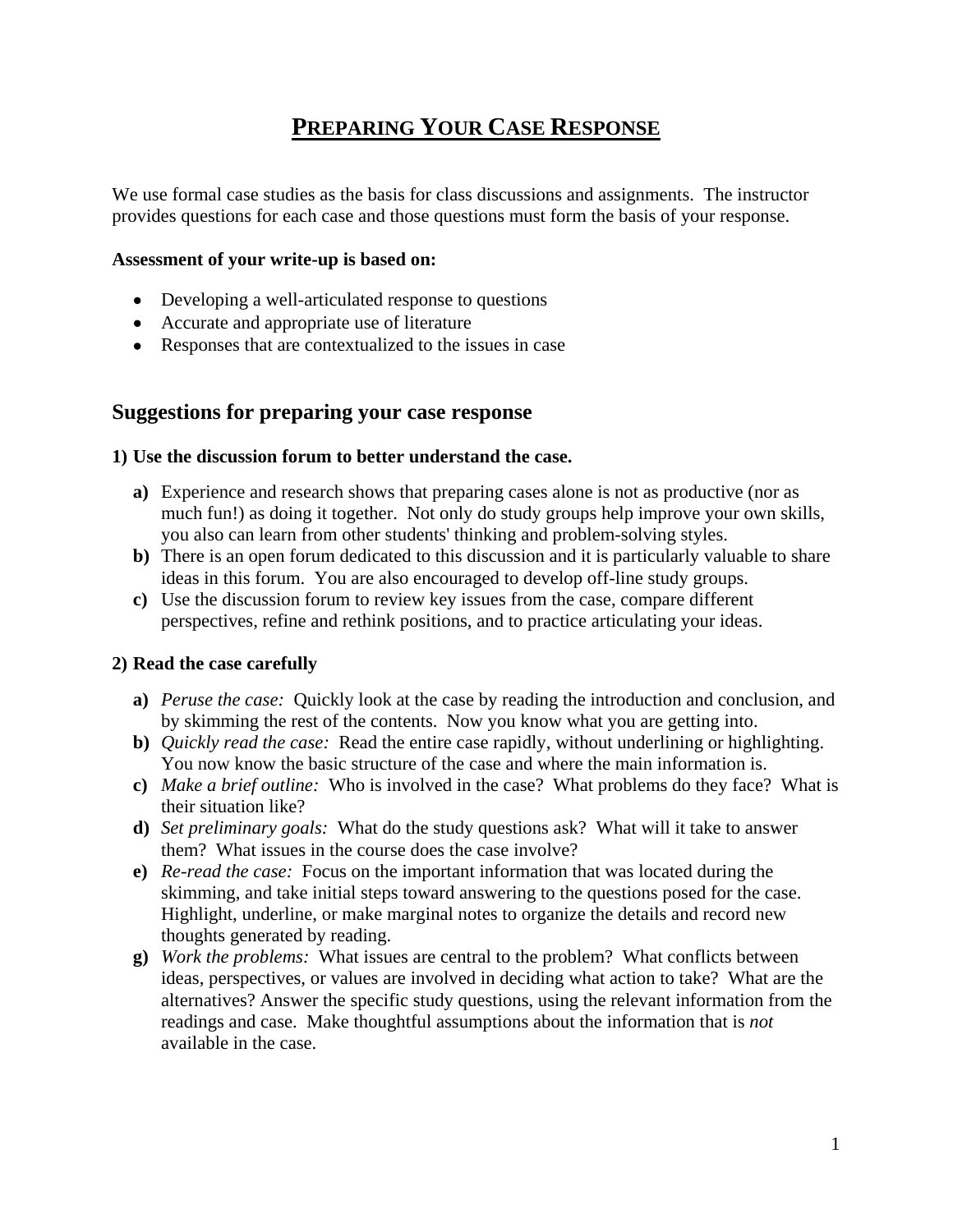## **3) The case write-up requires that you know the case well AND integrate the associated reading material.**

- **a)** Answer the questions provided by the instructor.
- **b)** Each answer should comprise one or two coherent, well-written pages that really do answer the question. Many questions do not have a right or wrong answer. Credit will be given for answers that demonstrate thoughtful, careful reading of the case, originality, analysis, good writing and references to appropriate readings.
- **c)** It is critical to make substantive justification for your position. Justification entails blending the context of the case with readings and literature. Responses that rely primarily on the case are not sufficient.
- **d)** The questions are interrelated and it is important to consider how your response forms a coherent whole. Recognize that issues discussed or raised in earlier questions could be addressed in later questions.
- **e)** Essays are an *individual* project. Please do not share written responses with any other students. However, you can explore ideas and discuss your thoughts within the discussion forum.
- **f)** Essays will be evaluated on the basis of *both* substance and style. [Should your grammar inhibit my ability to understand what you are trying to say, you have a problem!] Hence, essays should be well organized; written in clear, coherent sentences and paragraphs; follow the common canons of good grammar (complete sentences, no split infinitives, appropriate use of commas, etc.); use only correctly spelled words. To be safe, it is usually best to proofread before handing in a paper.

The information above was modified from the Case Teaching Workbook, University of Washington, Electronic Hallway, developed Vicki Golick.

In addition to the advice above, here are some typical concerns I find when reading case writeups. If you can address these issues you'll be in good shape.

# **Typical Feedback and Suggestions on Case Write-up**

### *Too much case summary:*

It is tempting to include too much information from the case. It is a difficult task to effectively extract just the pertinent information. Less is always better in these situations. Often people need to include more in initial drafts and then cut the "extra" material as they focus writing the response to the question. Summarizing the issues in the case is seldom an effective response to the questions. It is an aspect of what you need to do, but it is not the bulk of your response.

### *Respond to questions:*

It is very important that you clearly respond to questions posed for the case. The questions are intended to focus your analysis on issues relevant to the course and assigned readings. Your response to the question should be clearly labeled in the paper. Effective responses briefly summarize the issue, reference relevant literature, and clearly articulate a reasoned *answer.* All too often students do not clearly state an answer to the question